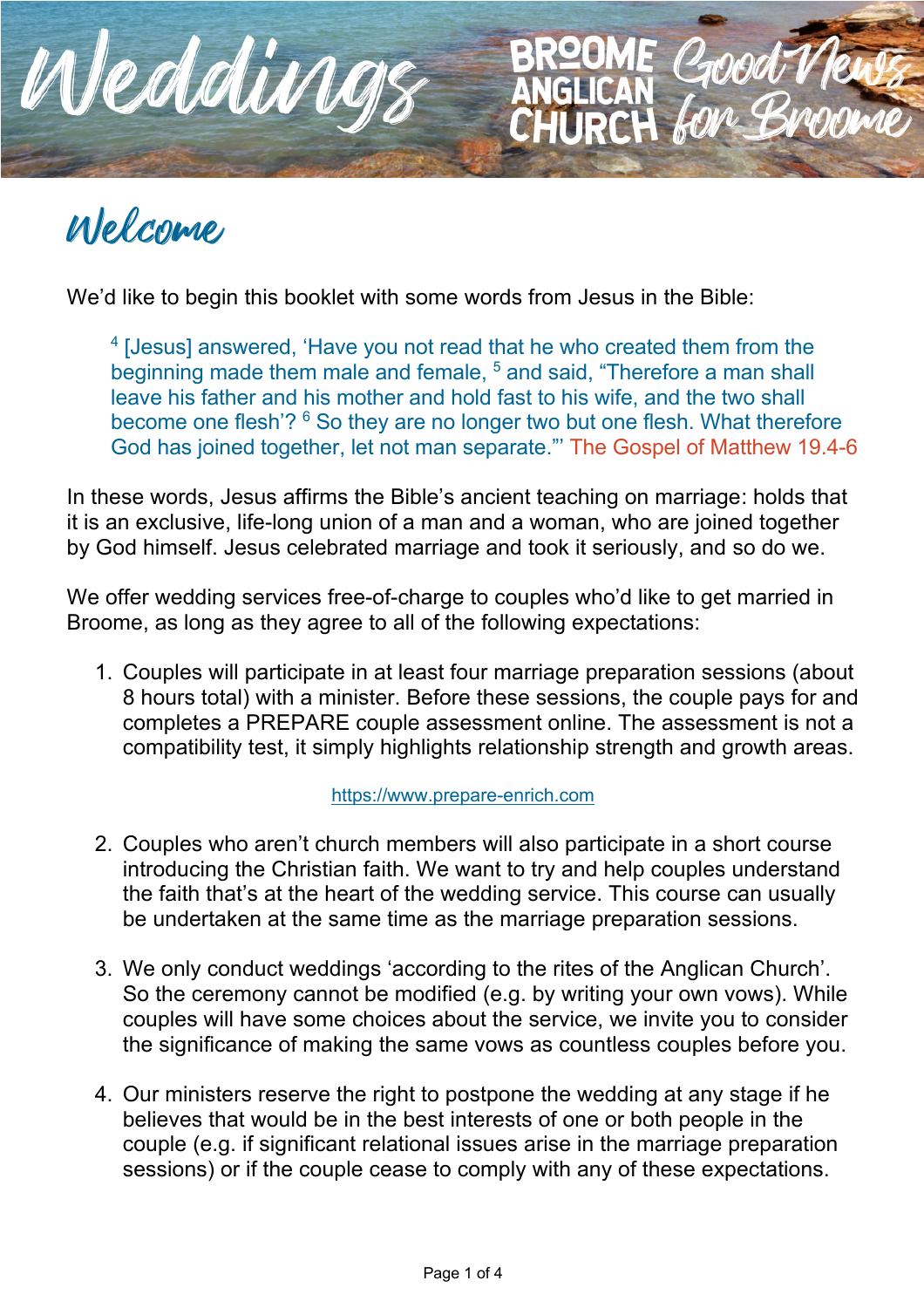Next Steps

As long as both couples are happy with the requirements above (and there is no legal obstacle to their marriage) here's what needs to happen before the wedding:

- $\Box$  Carefully read this document, including the Frequently Asked Questions. The Wedding Planner (below) is included for reference only and will be completed by the minister conducting the wedding with the couple's input.
- $\Box$  Contact the church to find out if a minister is available to conduct a wedding on the date you want. Please note the minimum legal notice is one month.
- $\Box$  Send the minister an email address for each person in the couple. This will allow him to register the couple for the PREPARE couple assessment.
- □ Complete the Australian Government's *Notice of Intended Marriage* as fully as possible. Send this to the minister, who must sight an original birth certificate or passport for each member of the couple before the wedding.

https://www.ag.gov.au/families-and-marriage/publications/notice-intended-marriage

- $\Box$  Attend the four marriage preparation sessions (and course about the Christian faith if applicable). We also invite the couple to come to one or more Sunday services if they aren't currently doing so. See our website for service times.
- $\Box$  Participate in the wedding rehearsal. This is usually a day or two before the wedding and is attended by everyone who has a role in the ceremony.
- $\Box$  Get married! We expect that the groom will be early and that the bride will not be late. And we trust you'll enjoy the deep, joyful, meaningful ceremony.

Frequently Asked Questions

#### **How many people can sit in the church building?**

In normal circumstances, the church building has an occupancy limit of 68.

#### **Can the minister conduct weddings outside the church building?**

Yes, we just need to get our Bishop's permission for any other site. We're happy to conduct weddings outside, just like the first wedding (see Genesis 2.18-25).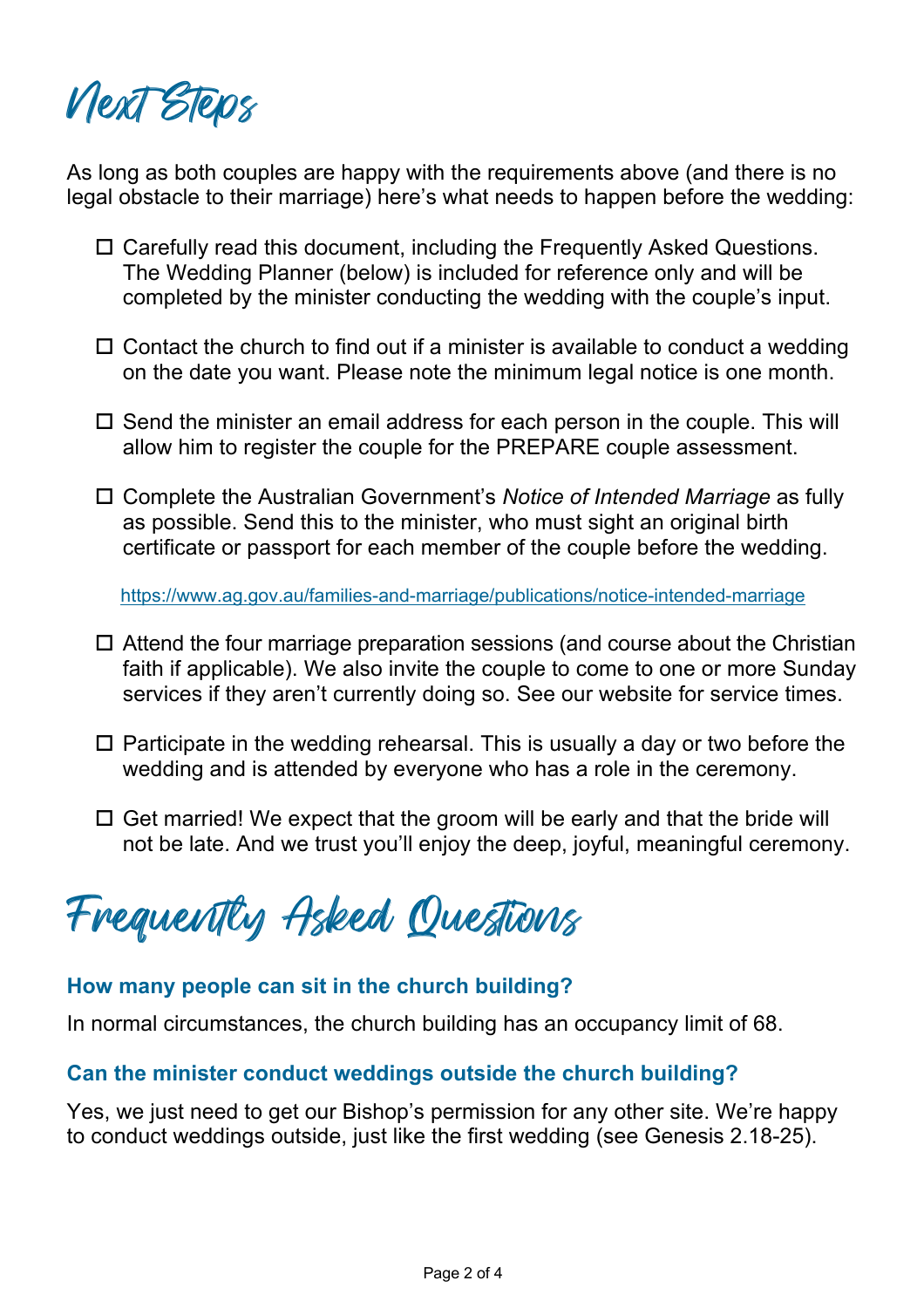# **What if we don't live in Broome?**

We should be able to help you, as long as we can find a way to complete the marriage preparation sessions (e.g. visits to Broome or video conferencing).

## **How much time does the wedding service take?**

30-60 minutes, depending on a few variables (e.g. whether or not there's singing).

#### **Can another minister / celebrant conduct our wedding in your building?**

Weddings in our building must be conducted according to the rites of the Anglican Church by a minister licensed in the Anglican Diocese of North West Australia.

# **What if one or both people in the couple are divorced?**

In accordance with our understanding of the Lord Jesus and the Apostle Paul\*, we will solemnise the marriage of divorced persons who were victims of infidelity or desertion (including abuse) in a previous marriage. These cases are reviewed by the Bishop and his permission must be granted before we conduct the ceremony.

\* cf. Matthew 5.32; 19.9; Mark 10.12; Luke 16.18; 1 Corinthians 7.15.

Contact



**Michael Baines** Minister-in-Charge info@broomeanglican.church (08) 9193 5164